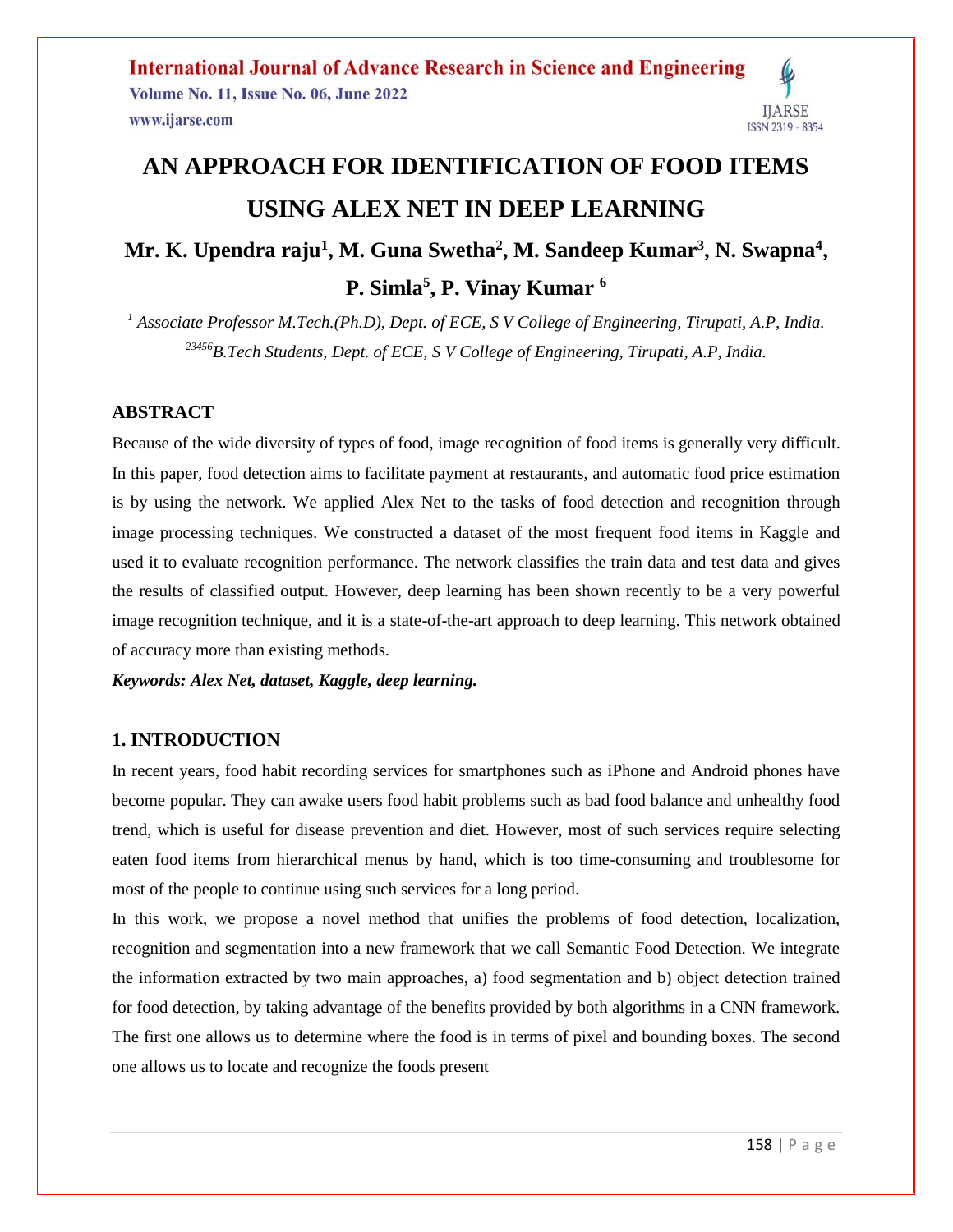**International Journal of Advance Research in Science and Engineering Volume No. 11, Issue No. 06, June 2022 IIARSE** www.ijarse.com ISSN 2319 - 8354

in the images. The Semantic Food Detection framework combines the information that both algorithms provide in order to prevent false food detections and thus provide a better performance.

#### **2. LITERATURE REVIEW**

This paper provides a comparison of the performance of the Support Vector Machine (SVM) and the Artificial Neural Network (ANN) for food intake detection. A combination of time domain (TD) and frequency domain (FD) features, extracted from signals captured using a jaw motion sensor, were used to train both types of classifiers. Data were collected from 12 subjects in free-living for a period of 24-hrs under unrestricted conditions. ANN with a different number of hidden layer neurons and SVMs with different kernels were trained using a leave one out cross validation scheme. ANN achieved an average accuracy of  $86.86 \pm 6.5$  % whereas SVM (with linear kernel) achieved an average classification accuracy of 81.93  $\pm$  9.22 %. Data collected from an independent subject in a separate study were used to evaluate the performance of these classifiers in-terms of the number of meals detected per day resulting in an accuracy of 72.72% for ANN and 63.63% for SVM. The results suggest that ANN may perform better than SVM for this specific problem. Classifiers trained with combination of time and frequency domain features were able to detect episodes of food intake but does not provide any information on what was consumed. Additional sensors such as a camera with computer vision algorithms can be used to estimate portion size and the contents of the meals. An important factor for any pattern recognition system is the feature set used.

#### **3. EXISTING METHOD**

In existing application food with similar ingredient will be placed in the same segment. So dividing the food in separate parts, aid the classifier to find the correct result [9]. Although taking picture and using segmentation looks simple, the model needs to be robust, and leads to satisfactory results in segmentation and classification phases. So images as an input part of the system should follow some specific rules such as:

Robust Handling of Different Lighting Conditions:

 Photographs taken in the home, restaurant, and outdoor may have different shades of ambient color depending on the lighting. The algorithm needs to be able to handle different lighting conditions so as to not affect the color it perceives as the ingredient's color.

Robust Segmentation of the Image: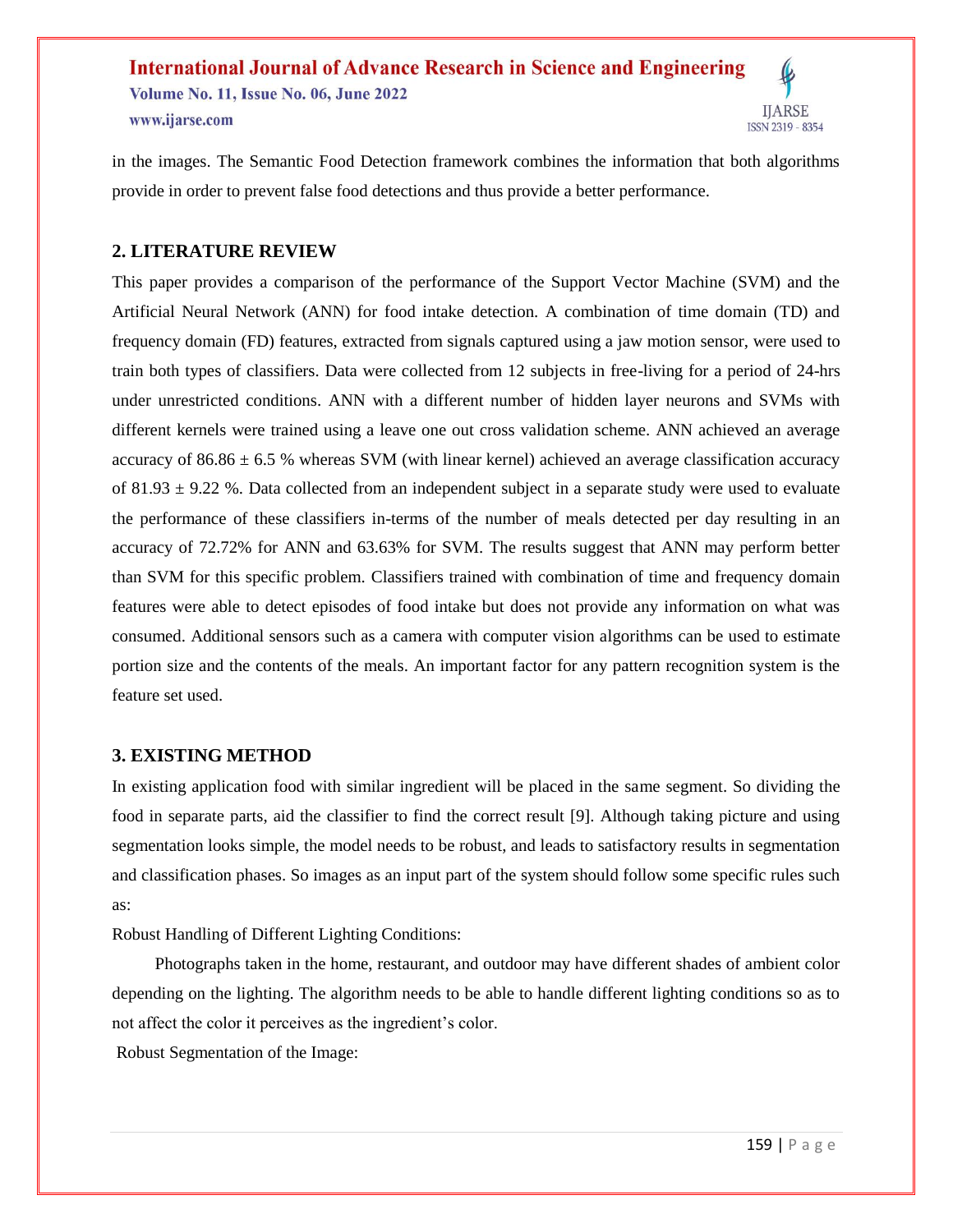**International Journal of Advance Research in Science and Engineering** Volume No. 11, Issue No. 06, June 2022 **IJARSE** www.ijarse.com ISSN 2319 - 8354

In order to separate the ingredients on the plate, an effective segmentation process needs to distinguish between the boundaries of food in a dish. Because of differing textures and the nature of food appearance, we have foreseen potential problems in accurately segmenting the boundaries of ingredients.

#### **4. PROPOSED METHOD**

To improve the detection of by training a greater number of images and estimation of total price of the food is implemented in this paper. The dataset is trained by Alex Net and classification is performed. The below shows the block diagram of the proposed method.



#### *Fig 1: Block Diagram of Proposed Method*

The techniques used in this project are Binarization, Bounding box, Alex Net, Loading Alex Net, Substitution of the Final Layers, Training Network, Image processing, Image Classification, Image Input Layer, Convolution layer, Filters and Stride, Fully Connected Layer, SoftMax.

#### **5. RESULT**



*Fig 2: input image*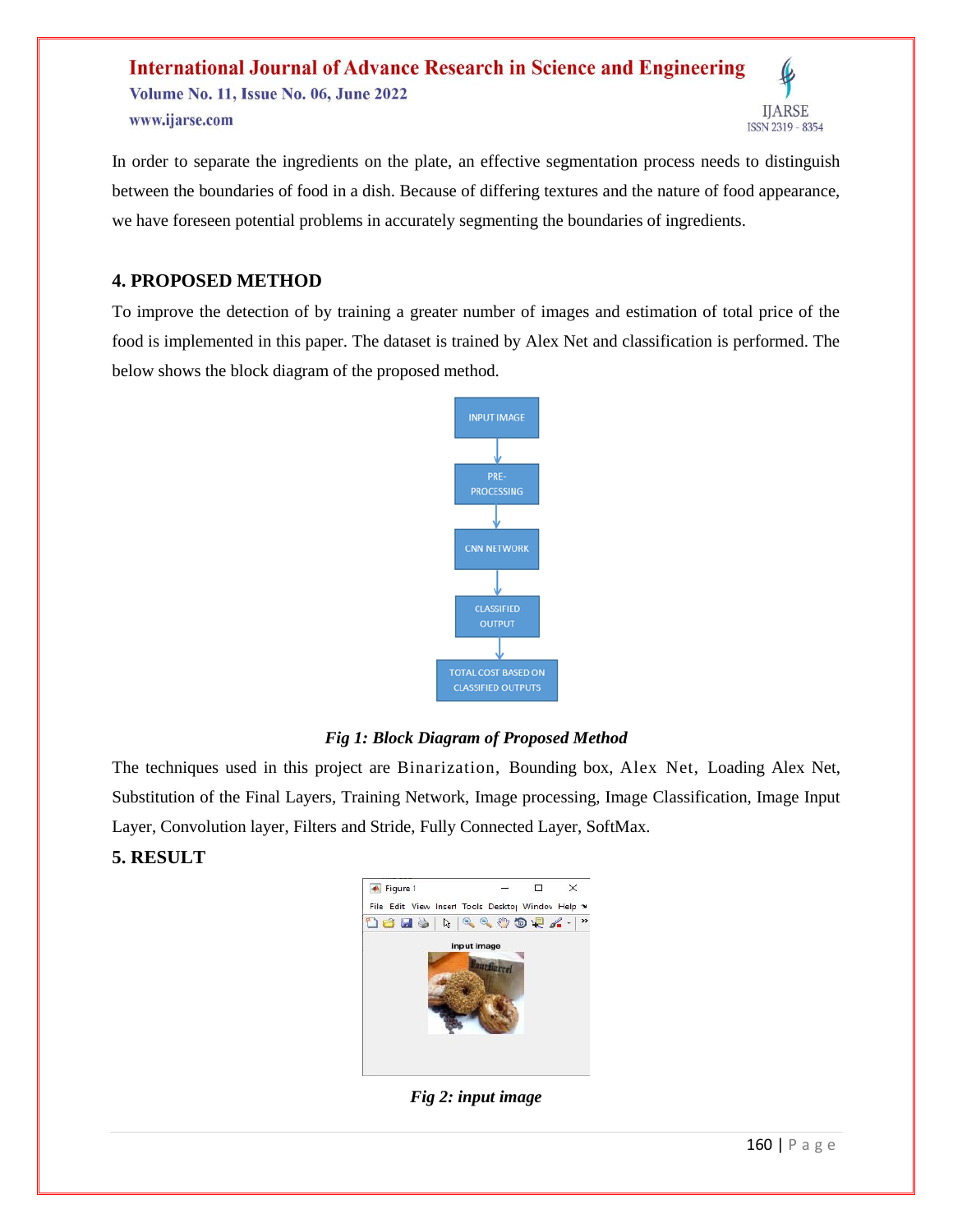**International Journal of Advance Research in Science and Engineering** 

**Volume No. 11, Issue No. 06, June 2022** www.ijarse.com



| donuts |    |  |
|--------|----|--|
|        | OK |  |

*Fig 3: Classified Output*



*Fig 4: Input Image*

| cheesecake |    |  |
|------------|----|--|
|            | OК |  |

*Fig 5: Classified output*

|                      | ---------------SVCE CANTEEN BILL------ |  |
|----------------------|----------------------------------------|--|
| food iteams selected |                                        |  |
|                      | 'donuts' 'cheesecake'                  |  |
| Individual Cost      |                                        |  |
| $[130]$              | $[20]$                                 |  |
| Total Cost           |                                        |  |
| 150                  |                                        |  |
|                      |                                        |  |

*Fig 5: Total output*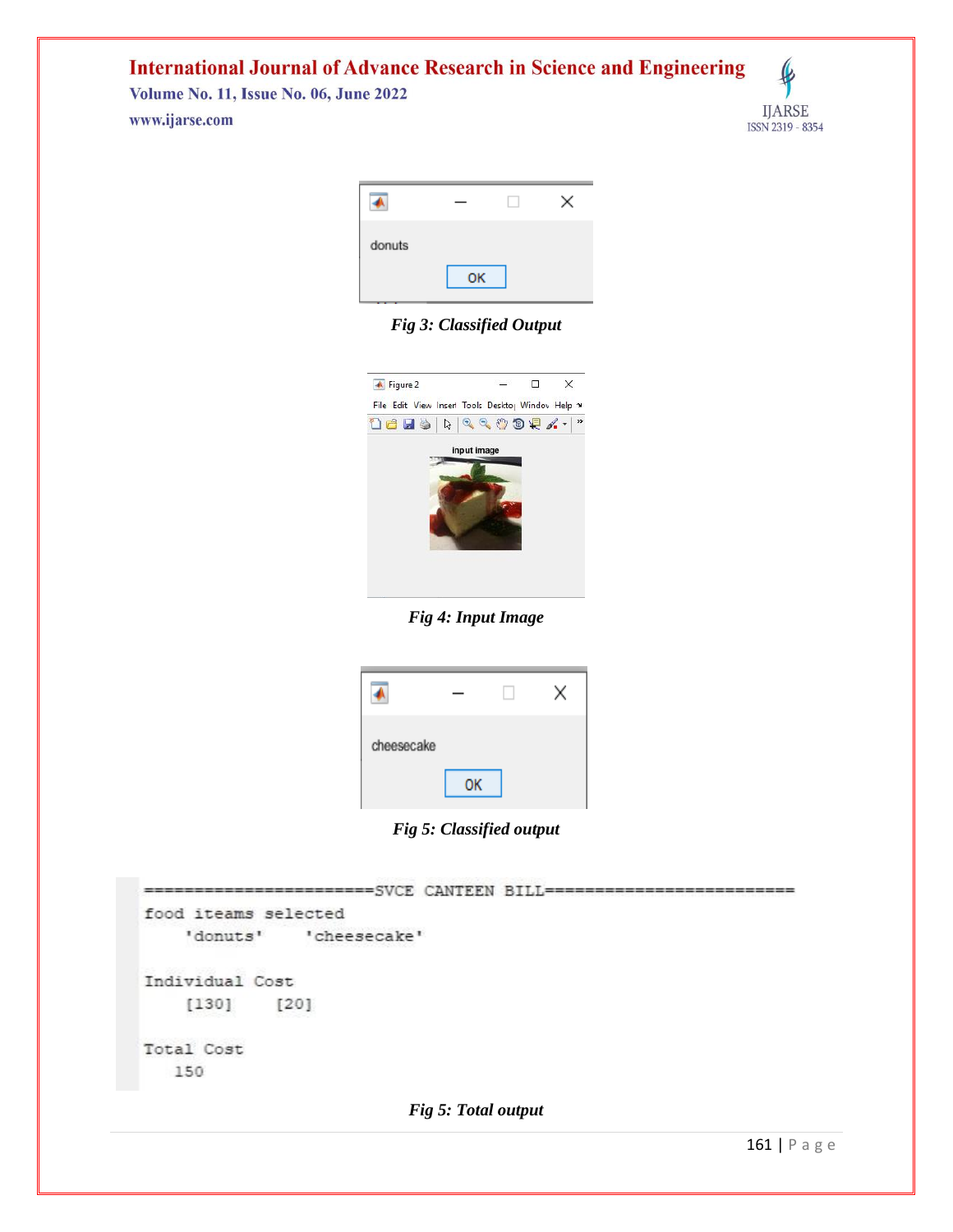### **International Journal of Advance Research in Science and Engineering Volume No. 11, Issue No. 06, June 2022** www.ijarse.com



#### **ADVANTAGES**

- 1. It gives more accuracy.
- 2. Precise and accurate recognition of food.

#### **APPLICATIONS**

- 1. Mobile applications.
- 2. Restaurants.

#### **6.CONCLUSION**

This paper concluded that, we can detect the food by using image processing and deep learning techniques. The network is trained by taking the dataset from kaggle. Existing methods can process, analyze and recognize fruits and foods based on color, and texture features. We have improved the functionality and flexibility of the recognition system by using the AlexNet. Much of data augmentation must be performed as well as learn the generalized pattern required to identify and detect the food items. The network classifies the results between the train data and test data. The accuracy is comparatively a lot higher than all other traditional models.

#### **FUTURE SCOPE**

In future work, 'webcam' is used to capture the image and classification is performed.

#### **REFERENCES**

1. M. Farooq, J. M. Fontana, A. F. Boateng, M. A. Mccrory and E. Sazonov, "A Comparative Study of Food Intake Detection Using Artificial Neural Network and Support Vector Machine," 2013 12th International Conference on Machine Learning and Applications*,* Miami, FL, 2013, pp. 153-153:

2. J. Kuruvilla, D. Sukumaran, A. Sankar, and S. P. Joy, "A review on image processing and image segmentation," 2016 International Conference on Data Mining and Advanced Computing (SAPIENCE)*,* Ernakulam, 2016, pp. 198-203.

3. W. Zhang, D. Zhao, W. Gong, Z. Li, Q. Lu and S. Yang, "Food Image Recognition with Convolutional Neural Networks*,"* 2015 IEEE 12th Intl Conf on Ubiquitous Intelligence and Computing and 2015 IEEE 12th Intl Conf on Autonomic and Trusted Computing and 2015 IEEE 15th Intl Conf on Scalable Computing and Communications and Its Associated Workshops (UIC-ATC-ScalCom)*,* Beijing, 2015, pp. 690-693*.*